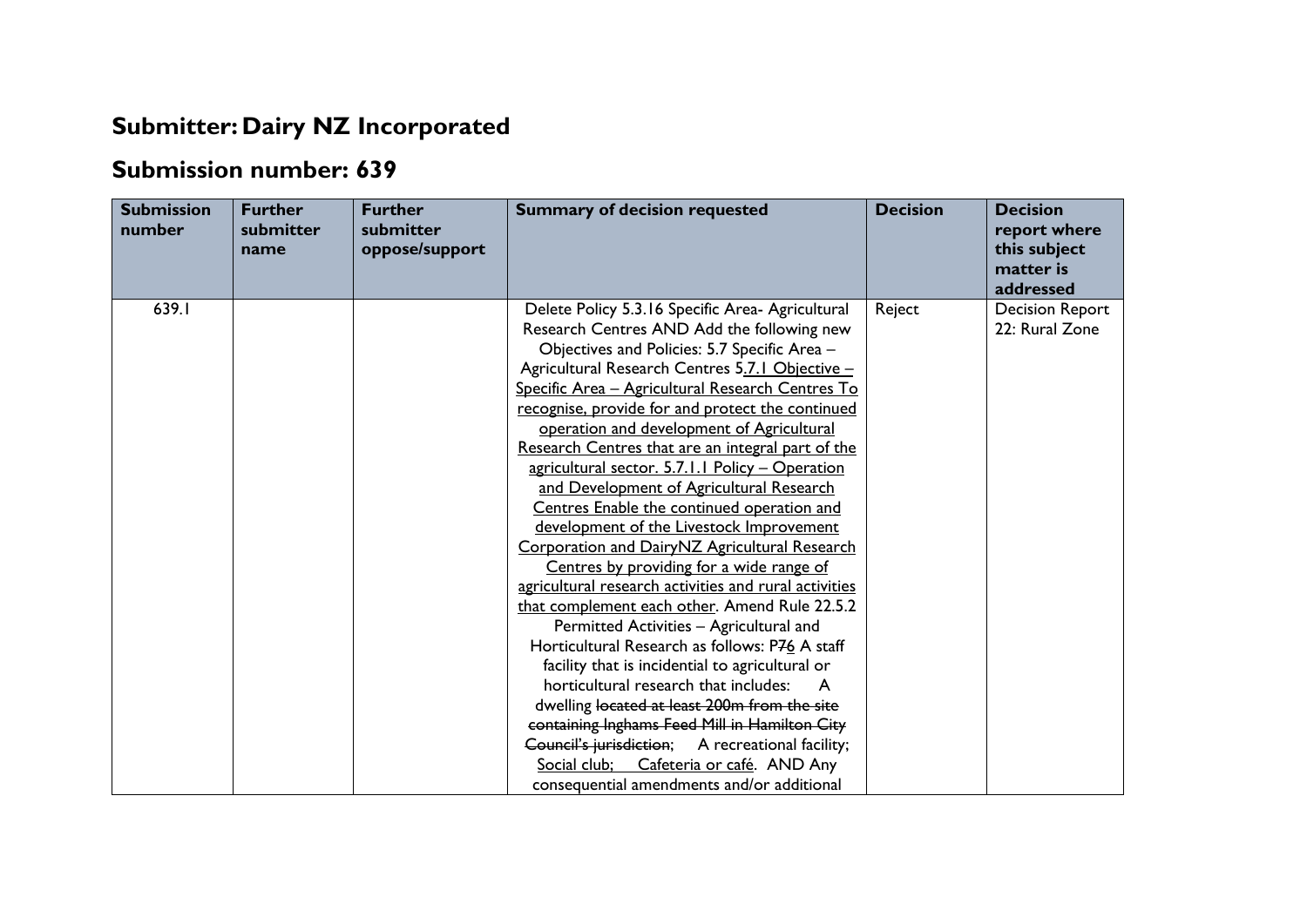| <b>Submission</b><br>number | <b>Further</b><br>submitter<br>name | <b>Further</b><br>submitter<br>oppose/support | <b>Summary of decision requested</b>                                                                                                                                                                                                                                                                                                                                                                                                                                                                                                                                                                                                                                                                                                                                                 | <b>Decision</b> | <b>Decision</b><br>report where<br>this subject<br>matter is<br>addressed |
|-----------------------------|-------------------------------------|-----------------------------------------------|--------------------------------------------------------------------------------------------------------------------------------------------------------------------------------------------------------------------------------------------------------------------------------------------------------------------------------------------------------------------------------------------------------------------------------------------------------------------------------------------------------------------------------------------------------------------------------------------------------------------------------------------------------------------------------------------------------------------------------------------------------------------------------------|-----------------|---------------------------------------------------------------------------|
|                             |                                     |                                               | relief required to address the matters raised in<br>the submission.                                                                                                                                                                                                                                                                                                                                                                                                                                                                                                                                                                                                                                                                                                                  |                 |                                                                           |
| FS1168.64                   | Horticulture<br>New Zealand         | Support                                       |                                                                                                                                                                                                                                                                                                                                                                                                                                                                                                                                                                                                                                                                                                                                                                                      | Accept          |                                                                           |
| 639.2                       |                                     |                                               | Retain the definition of "Agricultural and<br>horticultural research activities" in Chapter 13<br>Definitions as notified.                                                                                                                                                                                                                                                                                                                                                                                                                                                                                                                                                                                                                                                           | Accept          | <b>Decision Report</b><br>22: Rural Zone                                  |
| 639.3                       |                                     |                                               | Retain the definition of "Agricultural Research<br>Centres" in Chapter 13 Definitions as notified.                                                                                                                                                                                                                                                                                                                                                                                                                                                                                                                                                                                                                                                                                   | Accept          | <b>Decision Report</b><br>22: Rural Zone                                  |
| 639.4                       |                                     |                                               | Retain the definition of "Campus" in Chapter 13<br>Definitions as notified.                                                                                                                                                                                                                                                                                                                                                                                                                                                                                                                                                                                                                                                                                                          | Accept          | <b>Decision Report</b><br>22: Rural Zone                                  |
|                             |                                     |                                               | Retain Rule 14.12.1.4(d)(ii) Permitted Activities -<br><b>Traffic Generation.</b>                                                                                                                                                                                                                                                                                                                                                                                                                                                                                                                                                                                                                                                                                                    | Accept          | <b>Decision Report</b><br>13:<br>Infrastructure                           |
| 639.6                       |                                     |                                               | Amend Rule 22.2.3.1 P1(a)(iv) Earthworks -<br>General as follows: (a) Earthworks for  (iv) A<br>building platform for a residential activity,<br>including accessory buildings identified on a<br>building consent, or required the building<br>platform to maintain stable slopes for the<br>authorised construction work. Amend Rule<br>22.5.2 Permitted Activities - Agricultural and<br>Horticultural Research as follows: P76 A staff<br>facility that is incidential to agricultural or<br>horticultural research that includes:<br>dwelling located at least 200m from the site<br>containing Inghams Feed Mill in Hamilton City<br>Council's jurisdiction; A recreational facility;<br>Social club; Cafeteria or café. AND Any<br>consequential amendments and/or additional | Accept in Part  | <b>Decision Report</b><br>22: Rural Zone                                  |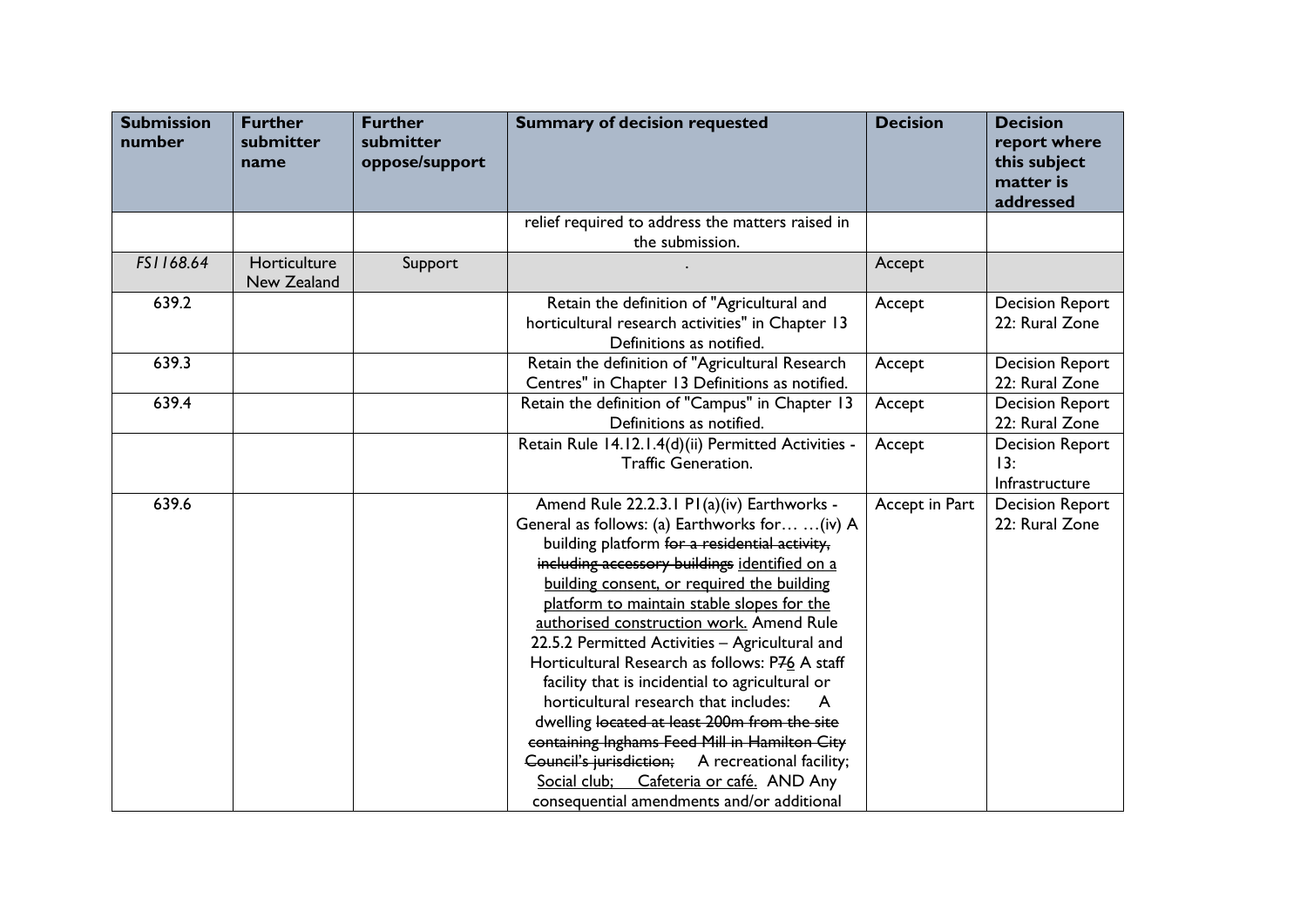| <b>Submission</b><br>number | <b>Further</b><br>submitter<br>name    | <b>Further</b><br>submitter<br>oppose/support | <b>Summary of decision requested</b>                                                                                                                                                                                                                                                                                                                                                                                                                                                                                                                                                                                                                                                                                                                                   | <b>Decision</b> | <b>Decision</b><br>report where<br>this subject<br>matter is<br>addressed |
|-----------------------------|----------------------------------------|-----------------------------------------------|------------------------------------------------------------------------------------------------------------------------------------------------------------------------------------------------------------------------------------------------------------------------------------------------------------------------------------------------------------------------------------------------------------------------------------------------------------------------------------------------------------------------------------------------------------------------------------------------------------------------------------------------------------------------------------------------------------------------------------------------------------------------|-----------------|---------------------------------------------------------------------------|
|                             |                                        |                                               | relief required to address the matters raised in<br>the submission.                                                                                                                                                                                                                                                                                                                                                                                                                                                                                                                                                                                                                                                                                                    |                 |                                                                           |
| FS1387.61                   | Mercury NZ<br>Limited for<br>Mercury D | Oppose                                        |                                                                                                                                                                                                                                                                                                                                                                                                                                                                                                                                                                                                                                                                                                                                                                        | Accept in Part  |                                                                           |
| 639.7                       |                                        |                                               | Amend Rule 22.2.3.1 P2(b) Earthworks - General<br>as follows: (b) With the exception of earthworks<br>for the activities listed in Rule 22.2.3.1 P1,<br>eEarthworks within a site must meet all of the<br>following conditions Amend Rule 22.5.2<br>Permitted Activities - Agricultural and<br>Horticultural Research as follows: P76 A staff<br>facility that is incidential to agricultural or<br>horticultural research that includes:<br>A<br>dwelling located at least 200m from the site<br>containing Inghams Feed Mill in Hamilton City<br>Council's jurisdiction; A recreational facility;<br>Cafeteria or café. AND Any<br>Social club;<br>consequential amendments and/or additional<br>relief required to address the matters raised in<br>the submission. | Accept in Part  | <b>Decision Report</b><br>22: Rural Zone                                  |
| FS1387.62                   | Mercury NZ<br>Limited for<br>Mercury D | Oppose                                        |                                                                                                                                                                                                                                                                                                                                                                                                                                                                                                                                                                                                                                                                                                                                                                        | Accept in Part  |                                                                           |
| 639.8                       |                                        |                                               | Amend Rule 22.5.2 Permitted Activities -<br>Agricultural and Horticultural Research as<br>follows: (a) The rules that apply to a permitted<br>activity within the Agricultural Research Centres<br>Specific Area as identified on the planning maps<br>are as follows: (i) Rule 22.2 Land use - Effects;                                                                                                                                                                                                                                                                                                                                                                                                                                                               | Accept in Part  | <b>Decision Report</b><br>22: Rural Zone                                  |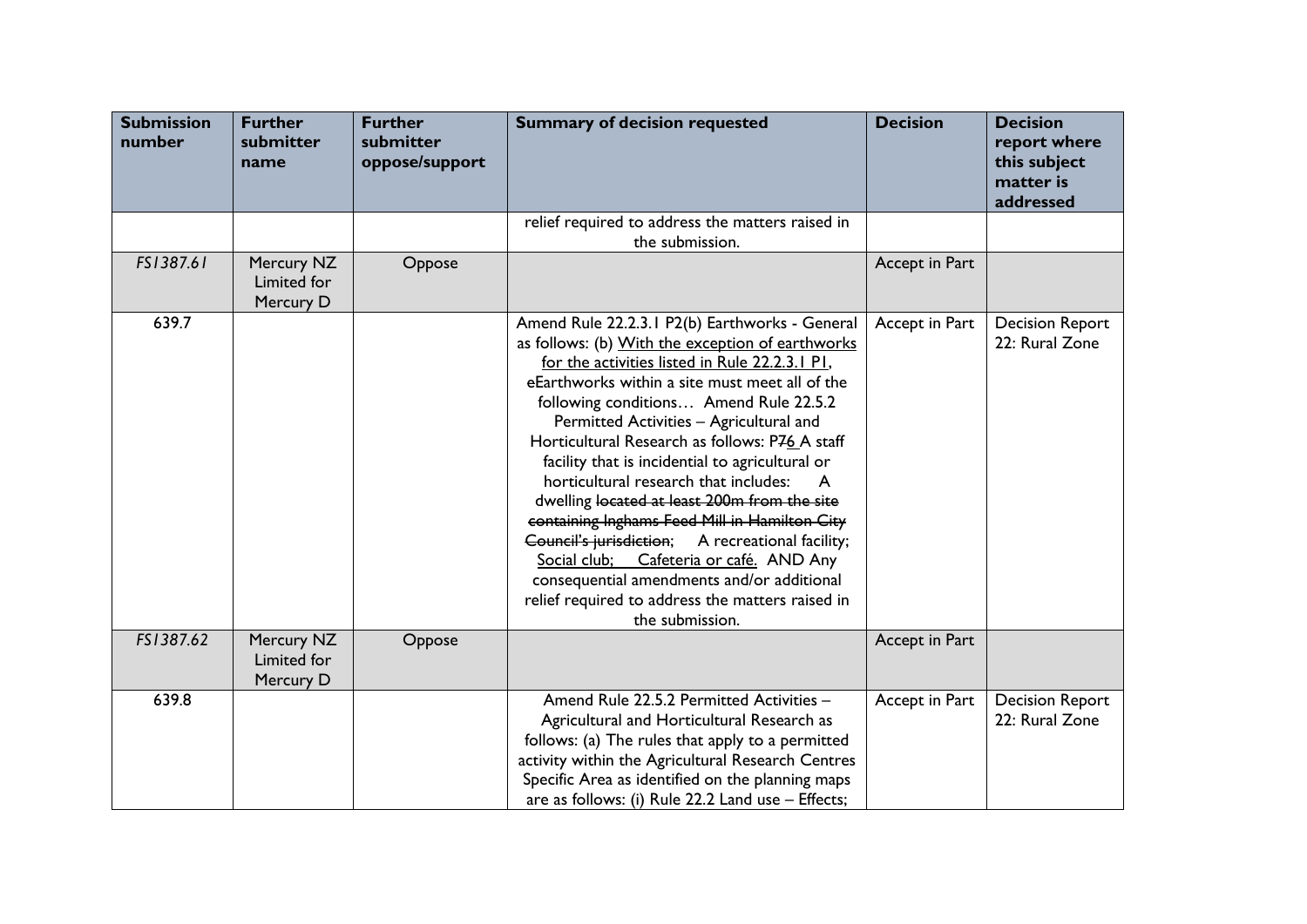| <b>Submission</b><br>number | <b>Further</b><br>submitter<br>name    | <b>Further</b><br>submitter<br>oppose/support | <b>Summary of decision requested</b>                                                                                                                                                                                                                                                                                                                                                                                                             | <b>Decision</b> | <b>Decision</b><br>report where<br>this subject<br>matter is<br>addressed         |
|-----------------------------|----------------------------------------|-----------------------------------------------|--------------------------------------------------------------------------------------------------------------------------------------------------------------------------------------------------------------------------------------------------------------------------------------------------------------------------------------------------------------------------------------------------------------------------------------------------|-----------------|-----------------------------------------------------------------------------------|
|                             |                                        |                                               | (ii) Rule 22.3 Land Use - Building; except for<br>building within a Campus A. Rule 22.3.4.1 Height<br>- Building general will not apply and Rule 22.5.34<br>will apply instead; and Rule 22.5.34 will apply<br>instead; and B. Rule 22.3.6 Building coverage will<br>not apply and Rule 22.5.45 will apply instead.<br>AND Any consequential amendments and/or<br>additional relief required to address the matters<br>raised in the submission. |                 |                                                                                   |
| 639.9                       |                                        |                                               | Add "Agricultural Research Centre Campus" in<br>Table 5.1 of Appendix 5 Hazardous Substances<br><b>Activity Status Table - Permitted Activity</b><br>Thresholds in the column for the Business,<br>Business Town Centre, Business Tamahere,<br>Industrial, Heavy Industrial, Hampton Downs<br>Motor Sport and Recreation and Te Kowhai<br>Airpark Zones.                                                                                         | Accept in Part  | <b>Decision Report</b><br>II: Hazardous<br>Substances and<br>Contaminated<br>Land |
| FS1387.63                   | Mercury NZ<br>Limited for<br>Mercury D | Oppose                                        |                                                                                                                                                                                                                                                                                                                                                                                                                                                  | Accept in Part  |                                                                                   |
| 639.10                      |                                        |                                               | Amend the Proposed District Plan to include the<br>provisions from the Operative District Plan in<br>Schedule 25C for Agricultural Research Centres<br>as they were originally intended. AND Any<br>consequential amendments and/or additional<br>relief required to address the matters raised in<br>the submission.                                                                                                                            | Accept in Part  | <b>Decision Report</b><br>22: Rural Zone                                          |
| 639.11                      |                                        |                                               | Amend the Proposed District Plan to recognise<br>and provide for all key existing and future<br>activities in the Agricultural Research Centres.                                                                                                                                                                                                                                                                                                 | Accept in Part  | <b>Decision Report</b><br>22: Rural Zone                                          |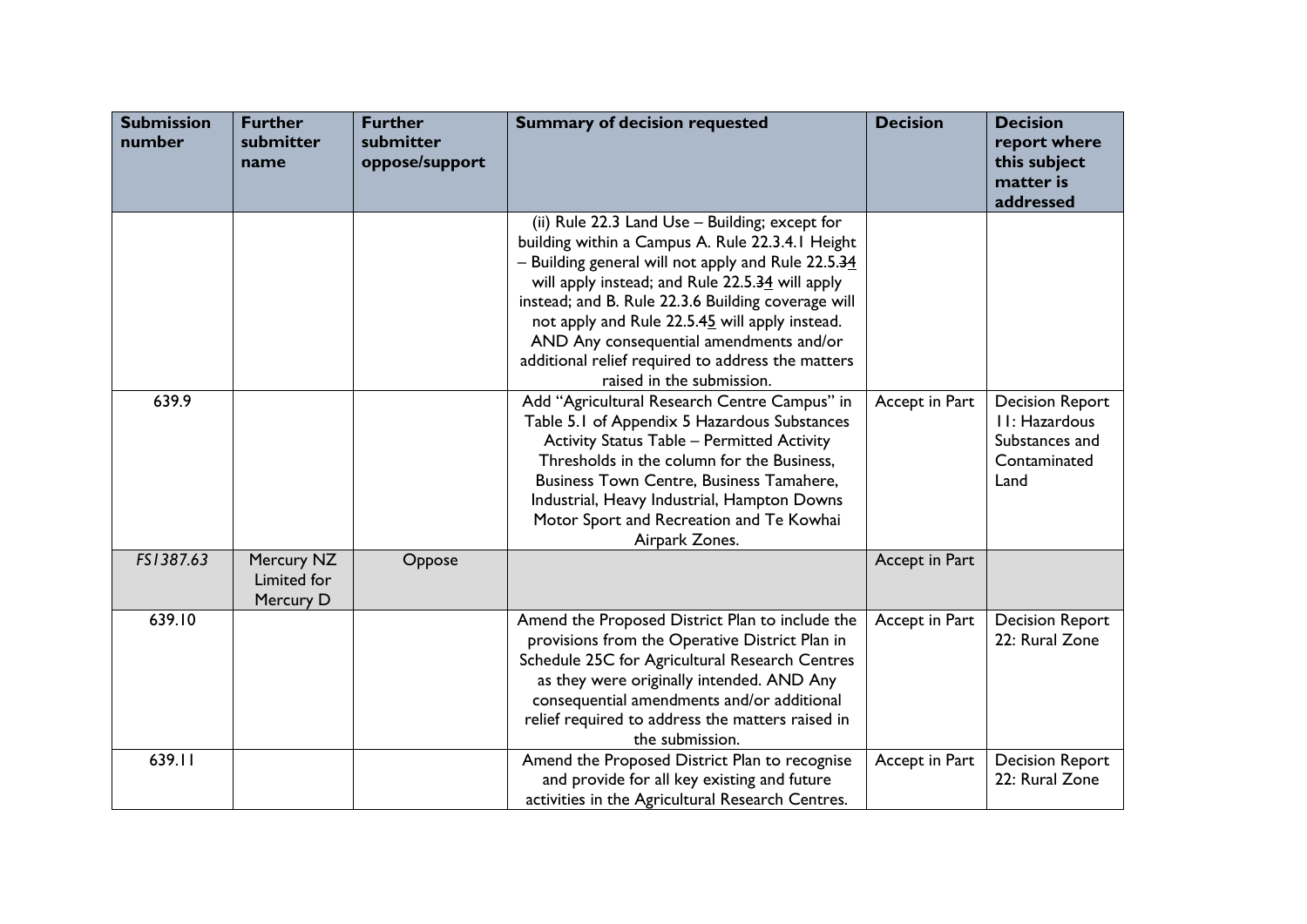| <b>Submission</b><br>number | <b>Further</b><br>submitter<br>name    | <b>Further</b><br>submitter<br>oppose/support | <b>Summary of decision requested</b>                                                                                                                                                                                                                                                    | <b>Decision</b> | <b>Decision</b><br>report where<br>this subject<br>matter is<br>addressed |
|-----------------------------|----------------------------------------|-----------------------------------------------|-----------------------------------------------------------------------------------------------------------------------------------------------------------------------------------------------------------------------------------------------------------------------------------------|-----------------|---------------------------------------------------------------------------|
|                             |                                        |                                               | AND Any consequential amendments and/or<br>additional relief required to address the matters<br>raised in the submission.                                                                                                                                                               |                 |                                                                           |
| 639.12                      |                                        |                                               | Delete any site-specific conditions relating to<br>Agricultural Research Centres that are<br>sufficiently covered by District-wide provisions.<br>AND Any consequential amendments and/or<br>additional relief required to address the matters<br>raised in the submission.             | Accept in Part  | <b>Decision Report</b><br>22: Rural Zone                                  |
| 639.13                      |                                        |                                               | Retain the parts of Rule 22.2.3.1 (P1) relating to:<br>Earthworks that provide for ancillary rural<br>earthworks,<br>Farm quarry construction and/or<br>maintenance of tracks, fences or drains, and<br>Building platform for a residential activity,<br>including accessory buildings. | Accept in Part  | <b>Decision Report</b><br>22: Rural Zone                                  |
| FS1387.64                   | Mercury NZ<br>Limited for<br>Mercury D | Oppose                                        |                                                                                                                                                                                                                                                                                         | Accept in Part  |                                                                           |
| 639.14                      |                                        |                                               | Retain the boundaries of the "Agricultural<br>Research Centre LIC" AND Retain the<br>"Agricultural Research Centre LIC/DairyNZ<br>Campus". AND Retain the "Specific<br>Area/Activity" overlay. AND Retain the<br>underlying Rural Zone.                                                 | Accept          | <b>Decision Report</b><br>22: Rural Zone                                  |
| FS1387.65                   | Mercury NZ<br>Limited for<br>Mercury D | Oppose                                        |                                                                                                                                                                                                                                                                                         | Reject          |                                                                           |
| 639.15                      |                                        |                                               | Amend Rule 22.5.2 Permitted Activities -<br>Agricultural and Horticultural Research as<br>follows: P6 Disposal or storage of solid organic                                                                                                                                              | Accept in Part  | <b>Decision Report</b><br>22: Rural Zone                                  |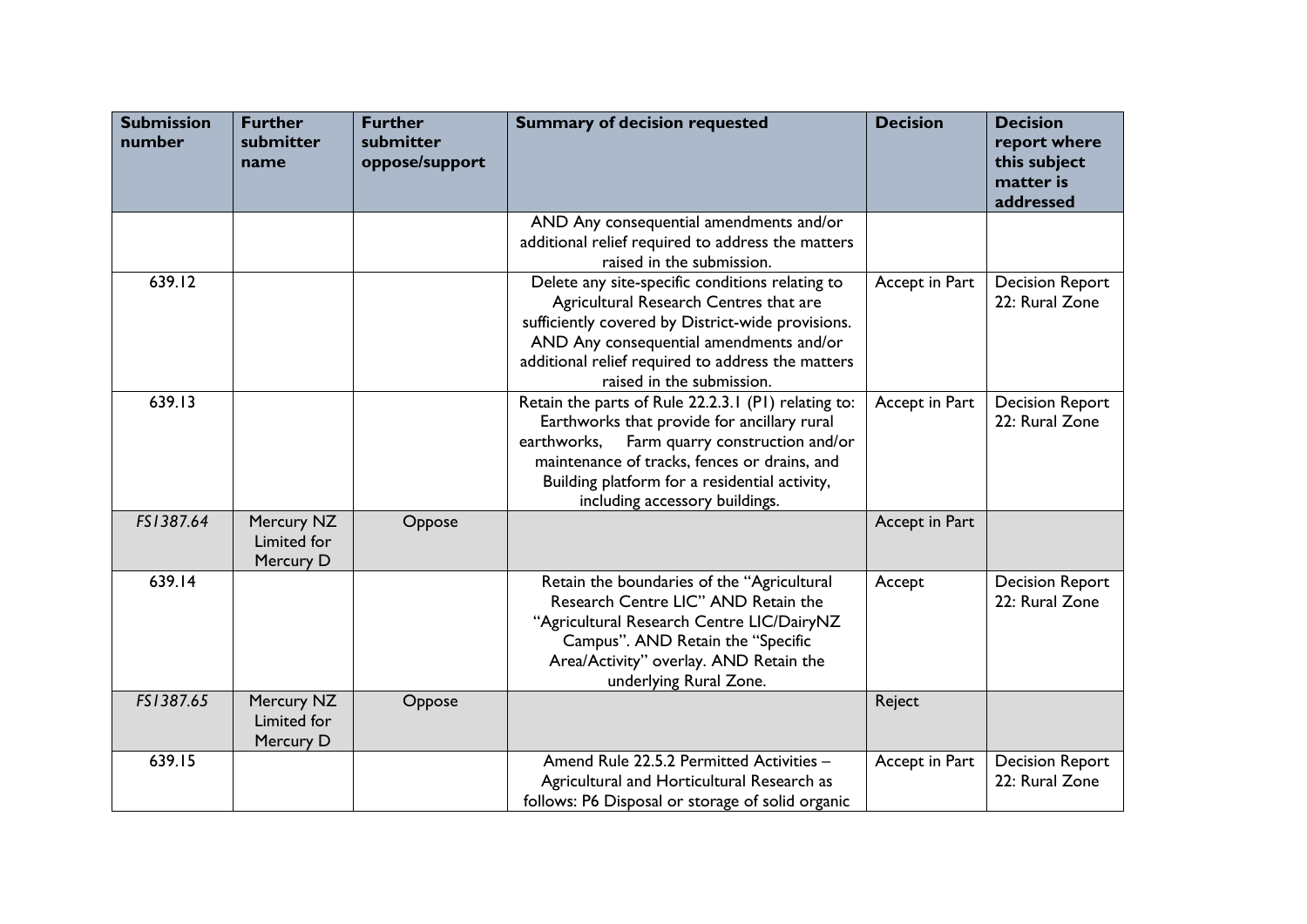| <b>Submission</b><br>number | <b>Further</b><br>submitter<br>name | <b>Further</b><br>submitter<br>oppose/support | <b>Summary of decision requested</b>                  | <b>Decision</b> | <b>Decision</b><br>report where<br>this subject<br>matter is<br>addressed |
|-----------------------------|-------------------------------------|-----------------------------------------------|-------------------------------------------------------|-----------------|---------------------------------------------------------------------------|
|                             |                                     |                                               | waste or cleanfill that is incidental to agricultural |                 |                                                                           |
|                             |                                     |                                               | or horticultural research where the extracted         |                 |                                                                           |
|                             |                                     |                                               | material is used on the Agricultural Research         |                 |                                                                           |
|                             |                                     |                                               | Centre site. AND Any consequential                    |                 |                                                                           |
|                             |                                     |                                               | amendments and/or additional relief required to       |                 |                                                                           |
|                             |                                     |                                               | address the matters raised in the submission.         |                 |                                                                           |
| 639.16                      |                                     |                                               | Amend Rule 22.5.2 Permitted Activities -              | Accept          | <b>Decision Report</b>                                                    |
|                             |                                     |                                               | Agricultural and Horticultural Research as            |                 | 22: Rural Zone                                                            |
|                             |                                     |                                               | follows: P76 A staff facility that is incidential to  |                 |                                                                           |
|                             |                                     |                                               | agricultural or horticultural research that           |                 |                                                                           |
|                             |                                     |                                               | A dwelling located at least 200m<br>includes:         |                 |                                                                           |
|                             |                                     |                                               | from the site containing Inghams Feed Mill in         |                 |                                                                           |
|                             |                                     |                                               | Hamilton City Council's jurisdiction;<br><b>A</b>     |                 |                                                                           |
|                             |                                     |                                               | recreational facility; Social club; Cafeteria         |                 |                                                                           |
|                             |                                     |                                               | or café. AND Any consequential amendments             |                 |                                                                           |
|                             |                                     |                                               | and/or additional relief required to address the      |                 |                                                                           |
|                             |                                     |                                               | matters raised in the submission.                     |                 |                                                                           |
| 639.17                      |                                     |                                               | Add the following activities to Rule 22.5.2           | Accept in Part  | <b>Decision Report</b>                                                    |
|                             |                                     |                                               | Permitted Activities - Agricultural and               |                 | 22: Rural Zone                                                            |
|                             |                                     |                                               | Horticultural Research as follows: P7 A               |                 |                                                                           |
|                             |                                     |                                               | Commercial activity that is incidental to             |                 |                                                                           |
|                             |                                     |                                               | agricultural or horticultural research. P8 Offices    |                 |                                                                           |
|                             |                                     |                                               | that are incidental to agricultural or horticultural  |                 |                                                                           |
|                             |                                     |                                               | research. P9 Laboratories that are incidental to      |                 |                                                                           |
|                             |                                     |                                               | agricultural or horticultural research. P10           |                 |                                                                           |
|                             |                                     |                                               | Warehouse or storage facilities that are              |                 |                                                                           |
|                             |                                     |                                               | incidental to agricultural or horticultural           |                 |                                                                           |
|                             |                                     |                                               | research. PII Conference facilities that are          |                 |                                                                           |
|                             |                                     |                                               | incidental to agricultural or horticultural           |                 |                                                                           |
|                             |                                     |                                               | research. AND Any consequential amendments            |                 |                                                                           |